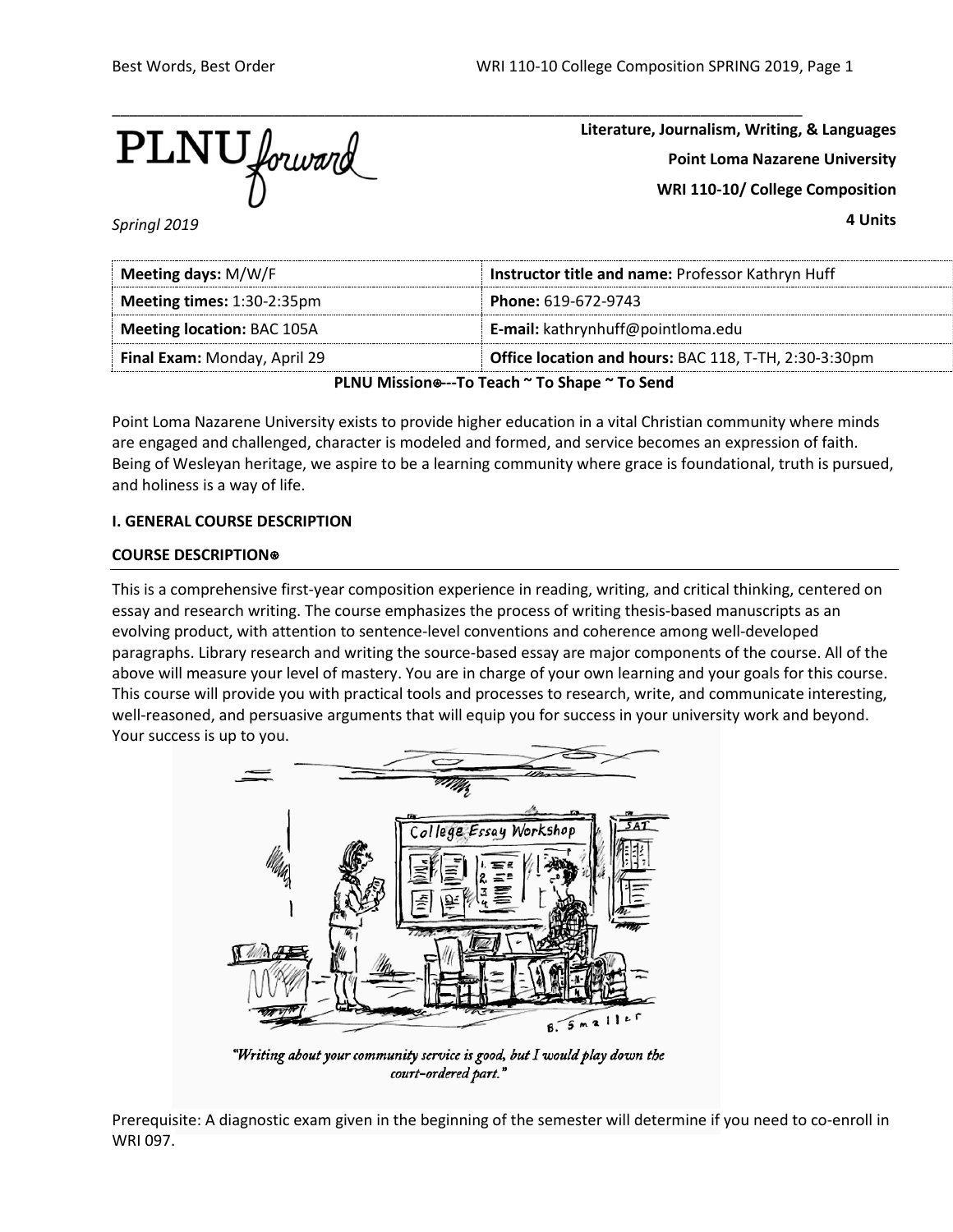# **ALIGNMENT OF IDEA OBJECTIVES TO GELOs, CLOs, & ASSESSMENT** ⍟

At the end of the semester, you will be asked to evaluate this course on four specific learning outcomes that the LJML Composition Department has rated as essential, important components of the course. Below is a graphic that will show you what you can expect to learn and how your learning will be measured.

| <b>IDEA Course Objectives</b>                                                                                                                                                                                                                                      | <b>GE Learning Outcomes (GELOs)</b>                                                                                                                                                                                                                                                                                                            | <b>Course Learning</b><br><b>Outcomes (CLOs)</b>                                                                                                                                                                                                       | <b>Assessment of Learning</b>                                                                                                                                                                                                                            |
|--------------------------------------------------------------------------------------------------------------------------------------------------------------------------------------------------------------------------------------------------------------------|------------------------------------------------------------------------------------------------------------------------------------------------------------------------------------------------------------------------------------------------------------------------------------------------------------------------------------------------|--------------------------------------------------------------------------------------------------------------------------------------------------------------------------------------------------------------------------------------------------------|----------------------------------------------------------------------------------------------------------------------------------------------------------------------------------------------------------------------------------------------------------|
| Learn to apply course<br>З.<br>material (to improve thinking,<br>problem solving, and<br>decisions).<br>8. Develop skill in expressing<br>yourself orally and in writing.                                                                                          | 1a. Students will be able to effectively<br>express ideas and information to others<br>through written communication.                                                                                                                                                                                                                          | 1. Apply English language<br>conventions in various<br>genres of academic writing.                                                                                                                                                                     | In-class activities<br><b>Learning Curve Activities</b><br>2 Research papers<br>2 drafted essays<br>Oral presentations                                                                                                                                   |
| 3. Learn to apply course<br>material (to improve thinking,<br>problem solving, and<br>decisions).<br>8. Develop skill in expressing<br>yourself orally and in writing.                                                                                             | 1a. Students will be able to effectively<br>express ideas and information to others<br>through written communication.<br>1d. Critical Thinking: Students will be able to<br>examine, critique, and synthesize<br>information in order to arrive at reasoned<br>conclusions.                                                                    | 2. Demonstrate knowledge<br>of the stages of the writing<br>process in academic<br>writing: planning, drafting,<br>organizing, composing,<br>revising, and editing.                                                                                    | In-class activities<br>Scaffolded assignments<br>Peer editing<br>2 research papers<br>2 drafted essays<br><b>Rubrics</b><br>Oral presentations                                                                                                           |
| 3. Learn to apply course<br>material (to improve thinking,<br>problem solving, and<br>decisions).<br>8. Develop skill in expressing<br>yourself orally and in writing.<br>11. Learn to analyze and<br>critically evaluate ideas,<br>arguments, and points of view. | 1a. Students will be able to effectively<br>express ideas and information to others<br>through written communication.<br>1d. Critical Thinking: Students will be able to<br>examine, critique, and synthesize<br>information in order to arrive at reasoned<br>conclusions.                                                                    | 3. Evaluate and use<br>rhetorical modes of<br>organization to create<br>written compositions.                                                                                                                                                          | <b>Critical readings &amp; annotations</b><br>Case studies<br>Microthemes<br><b>Class discussions</b><br>Précis paragraphs<br><b>Reading Graphic Organizers</b><br>In-class activities<br>Multi-drafted compositions<br><b>Learning Curve Activities</b> |
| 9. Learn how to find, evaluate,<br>and use credible resources to<br>explore a topic in depth.<br>11. Learn to analyze and<br>critically evaluate ideas,<br>arguments, and points of view.                                                                          | 1c. Information Literacy: Students will be<br>able to access and cite information as well as<br>evaluate the logic, validity, and relevance of<br>information from a variety of sources.<br>1d. Critical Thinking: Students will be able to<br>examine, critique, and synthesize<br>information in order to arrive at reasoned<br>conclusions. | 4. Evaluate online sources of<br>information for valid<br>authority and expertise.                                                                                                                                                                     | Library research assignment<br>In-class activities: solo & group<br>work<br>Case studies<br>Library research<br><b>Scaffolded assignments</b>                                                                                                            |
| 3. Learn to apply course<br>material (to improve thinking,<br>problem solving, and<br>decisions).<br>9. Learn how to find,<br>evaluate, and use credible<br>resources to explore a topic in<br>depth.                                                              | 1a. Students will be able to effectively<br>express ideas and information to others<br>through written communication.<br>1c. Information Literacy: Students will be<br>able to access and cite information as well as<br>evaluate the logic, validity, and relevance of<br>information from a variety of sources.                              | 5. Demonstrate knowledge<br>and apply correct<br>documentation formats to<br>cite research in written<br>compositions.                                                                                                                                 | <b>Research notes</b><br>Library research assignment<br>Case studies<br>In-class activities: solo & group<br>work<br>2 research papers<br><b>Learning Curve Activities</b>                                                                               |
| 9. Learn how to find,<br>evaluate, and use credible<br>resources to explore a topic in<br>depth.<br>11. Learn to analyze and<br>critically evaluate ideas,<br>arguments, and points of view.                                                                       | 1c. Information Literacy: Students will be<br>able to access and cite information as well as<br>evaluate the logic, validity, and relevance of<br>information from a variety of sources.<br>1d. Critical Thinking: Students will be able to<br>examine, critique, and synthesize<br>information in order to arrive at reasoned<br>conclusions. | 6. Analyze arguments and<br>texts to determine point-of-<br>view, differing perspectives,<br>tone, purpose, audience,<br>logic, and theme in order to<br>reflect, synthesize, and<br>create written arguments in<br>response to the texts<br>analyzed. | Critical readings & annotations<br>Case studies<br>Library research<br><b>Microthemes</b><br><b>Class discussions</b><br>In-class activities<br>Précis paragraphs                                                                                        |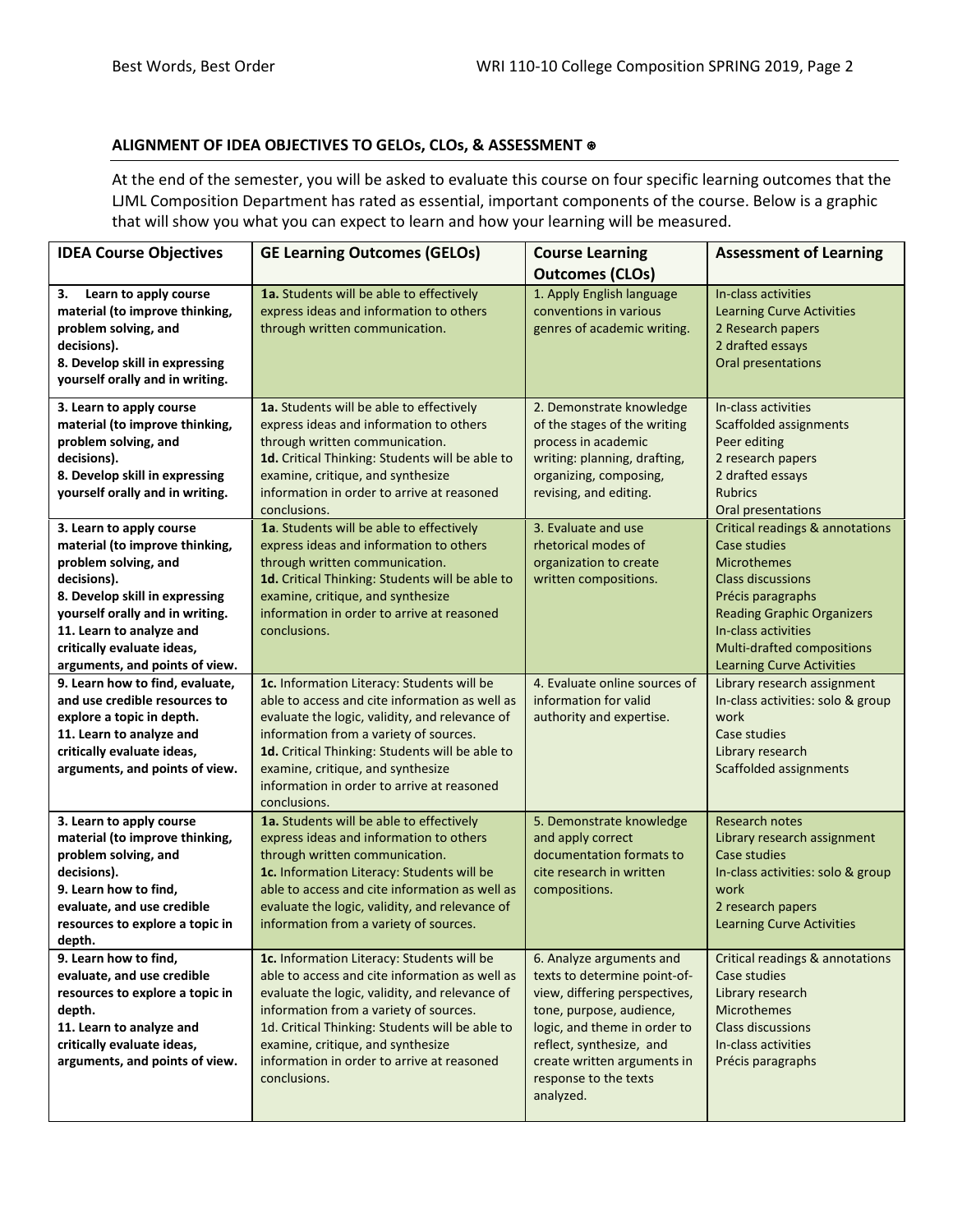# **REQUIRED TEXTS AND RECOMMENDED STUDY RESOURCES**

- 1. Hacker, Diana, and Nancy Sommers. *A Writer's Reference.* 9th ed. Bedford/St. Martins, 2018. [*WR*]
- 2. LaunchPad External Account (the online component of *A Writer's Reference*). This resource is required, and it should be purchased as a bundled package with *A Writer's Reference*. Optional: If you already have *Writer's Reference*, you may buy LaunchPad separately with the textbook or separately. If you buy it separately, you can buy directly in our Canvas course or direct from MacMillan. Approximate cost is \$40 (\$20 if purchased through Amazon).
- 3. Handouts/Supplemental Readings
- 4. Canvas Course: [https://www.canvas.pointloma.edu.](https://www.canvas.pointloma.edu/)
- 5. Physical notebook with college-ruled composition paper; laptop; printer.
- 6. Expect to spend approximately \$20.00 on printing costs.

# **II. POLICIES & PROCEDURES**

# **ASSESSMENT AND GRADING**⍟

Assignments are aligned to institution, program, and course learning outcomes. Evaluation is based on various criteria: rubrics, quizzes, formative assessment, and summative assessment.

| Assignment distribution by percentage:                                                                                                                                                |                               | Grade scale:                                                                                  |                                                                                                |
|---------------------------------------------------------------------------------------------------------------------------------------------------------------------------------------|-------------------------------|-----------------------------------------------------------------------------------------------|------------------------------------------------------------------------------------------------|
| <b>Drafted Papers</b><br>$\bullet$<br>Final Exam<br>$\bullet$<br>Homework<br>$\bullet$<br>LaunchPad Activities<br>$\bullet$<br>Attendance, in-class activities,<br>٠<br>participation | 70%<br>10%<br>5%<br>10%<br>5% | $A = 93 - 100$<br>$A = 90 - 92$<br>$B+=87-89$<br>$B = 83 - 86$<br>$B = 80 - 82$<br>$C+=77-79$ | $C = 73 - 76$<br>$C = 70 - 72$<br>$D+=67-69$<br>$D = 63 - 66$<br>$D = 60 - 62$<br>$F = 0 - 59$ |

# **ASSIGNMENTS**

Homework, readings, discussion, and in-class writing assignments are 100% required. You must be prepared to discuss reading assignments on the day they are due, participate in respectful and lively discussions, and write your very best each and every day. Be prepared to read assigned texts closely, share your ideas with the class, and ask questions of your peers and your instructor. Examples include but are not limited to in-class writing exercises, LaunchPad activities, E-portfolio editing log, NoteGO (Note Graphic Organizer), peer review worksheets, readings, and research process assignments.

# **Essay Assignments:**

Essay 1 – 1/9 -- Diagnostic (Personal essay, 1000-1600 words, written in class)

Essay 2 – 1/25 – Literacy Narrative, MLA (LN—Personal essay, Descriptive/Example, 3-4 pages)

Essay 3 – 2/8 – Literary Analysis Paper, MLA (LAP—Formal essay, Compare/Contrast, 4-5 pages)

Essay 4 – 2/22 –Position Paper, MLA (PP—Formal essay, Cause/Effect, 5-6 pages)

Essay 5— 4/10—Research Paper, APA (Formal essay, 10-12 pages of text, minimum 8 scholarly sources)

Essay 6 – 4/29—Final Essay Exam, MLA, (Personal essay, 1000-1600 words, with sources and Works Cited)

- **Paper Format:** LN, LAP, and PP will be MLA Style; PSP will be APA style; all assignments typed and printed in black ink on 8.5x11 white paper; 12-point Times New Roman font; 1" margins; no title pages for MLA; title page for APA; all pages numbered and stapled together before class. *WR* and *owl.purdue.edu* for style, grammar, format, and citation guidelines.
- **Assessment:** Drafted papers (Essays 2-5) are high-stake summative assignments and will be assessed with assignment-specific rubrics that will be provided with assignment instructions.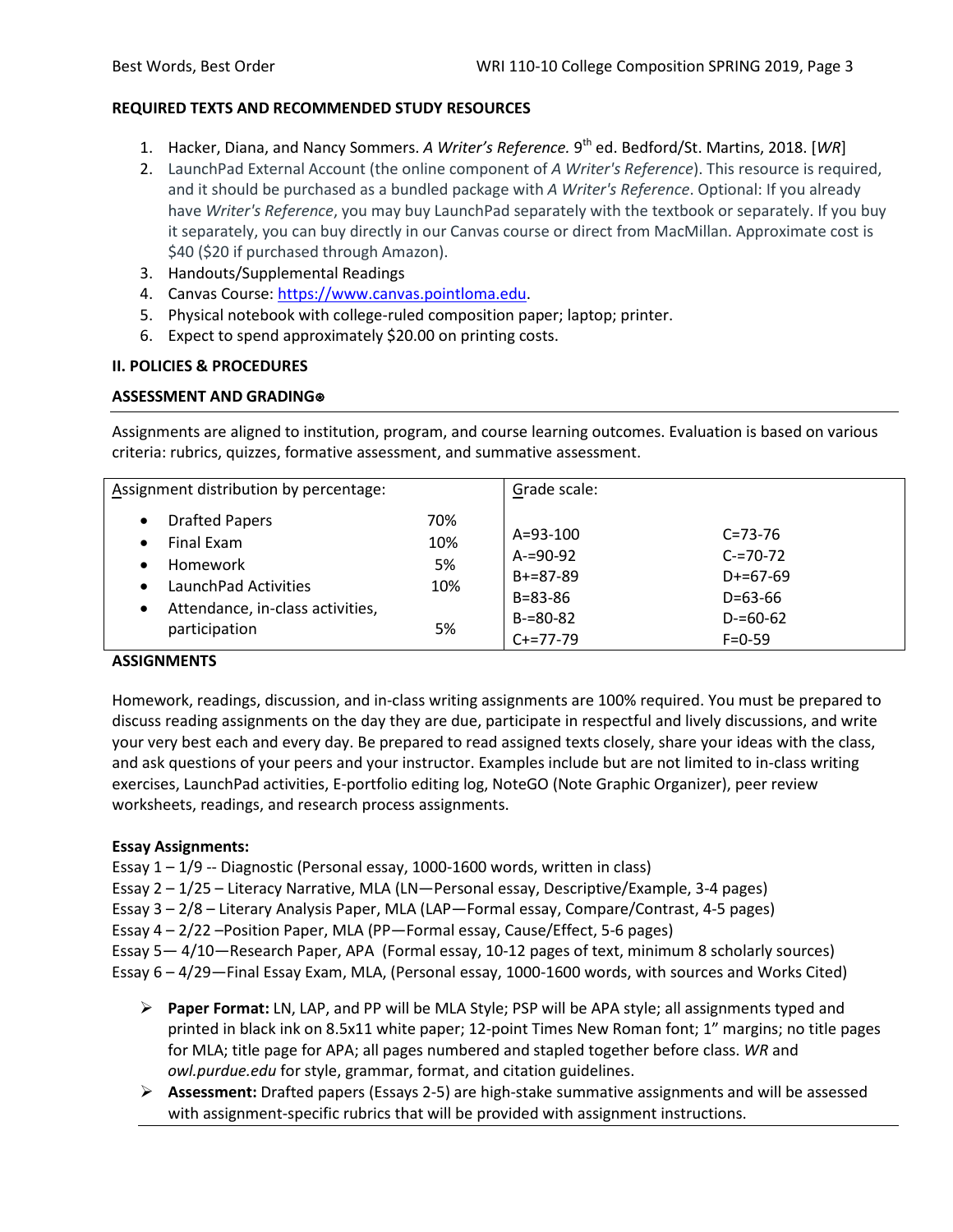### **LATE ASSIGNMENTS**

Absence from class does not excuse the lateness of an assignment, and emails requesting extensions will not be answered. You must still submit your work by the due date even if you are not in class on that day. **LATE WORK WILL NOT BE ACCEPTED**. Extensions may be granted in the case of a documented emergency.

### **SUPPORT**

You may count on my expertise and support to help you meet your learning goals. However, I cannot support lack of planning or effort. Neither can I think for you. If you need assistance or feedback on any aspect of the course that is not addressed in class, I will be happy to meet with you before or after class to discuss your concerns and needs and to provide guidance and feedback. If you desire a longer session, you may drop in during office hours or schedule an appointment. For additional support, you are strongly encouraged to consult [Tutorial Services](http://www.pointloma.edu/experience/offices/student-services/tutorial-services/services) or any of [Ryan Library's librarians.](http://www.pointloma.edu/ryanlibrary)

### **STUDENT CONDUCT**

As a valued member of a community of learners, you have an obligation to be responsible and respectful to classmates and the instructor and to ensure that the exercise of your freedom of expression does not impinge on the rights of others in their quest for learning. In addition, you must acknowledge the responsibility of the professor to create and preserve an environment conducive to the learning of all students. The instructor has the responsibility and authority to maintain appropriate student behavior. The instructor is responsible for maintaining standards of academic performance established for this course.

#### **STUDENT ATHLETES**

Any student athlete who is going to miss a class due to team obligations must speak with me and present official documentation by the end of Week 2 or as soon as the game schedule is posted. These absences will be excused, but assignments must still be submitted on or before their scheduled due dates.

#### **ABSENCES**

**In the event of absence for ANY reason, you are responsible for ANY information or class content missed.** It is your responsibility to consult Canvas or to contact a classmate for any missed handouts, notes, or content for the session missed. Do not email me with any non-excused requests for missed content or extensions on assignment due dates. A courtesy email to notify me of your absence is appreciated but not required.

#### **PEER REVIEW GROUPS**

You must bring three copies of the first drafts of your essays on the dates due. If you do not have a first draft for your peer review group, you must still attend class and participate in reading and responding to your peers' essays; failure to provide copies of your first draft to your group or to complete reviews for your peers will count against you (not against your peers) as missed homework.

#### **CANVAS**

It is your responsibility to check your Canvas account often for announcements, course material, forms, handouts, videos, postings, and messages. This is the primary way outside of class to access course materials, submit assignments, and communicate with each other. **NOTE: The Canvas grade book calculates based on currently graded assignments. You should not rely on it as an accurate reflection of your grade. See me if you have questions about this.**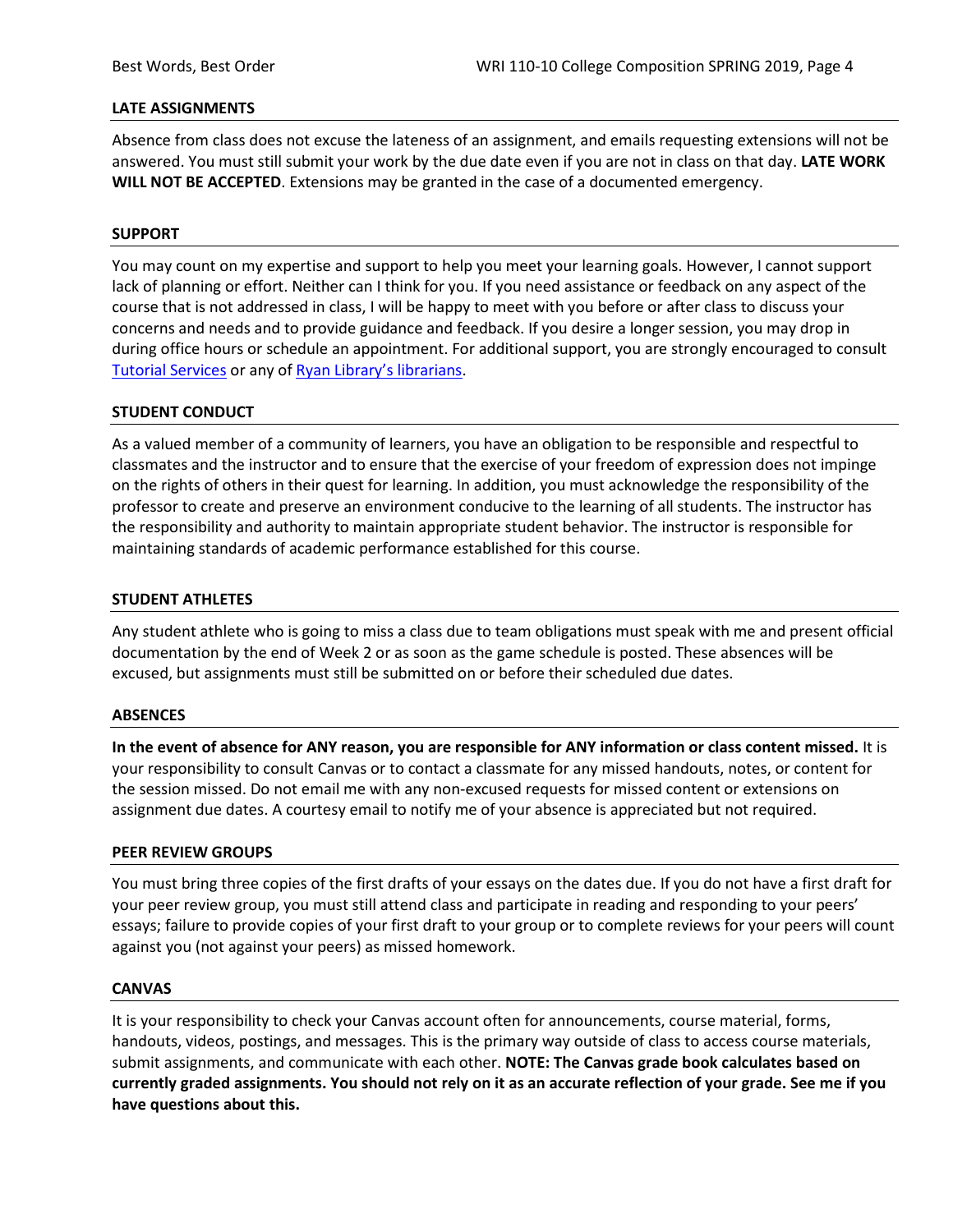# **LAUNCHPAD**

Throughout the course you will read assigned sections of *A Writer's Reference* and complete corresponding activities in the online component of the textbook. To ensure that you earn points, it is your responsibility to make sure you have paid for the access code and that you access the activities directly within the WRI 110-10 Canvas. Do not use a free account or bypass Canvas. Complete instructions can be found in the Student Resources Module in our Canvas course and on page 7 of this syllabus.

### **ELECTRONIC DEVICES**

Please bring your laptop or mobile word processor to class. You will need it for some but not all in-class activities. BUT, until I give direction for use, all electronic devices must be silenced or turned off and put away before the start of class. If during class you are seen texting, tweeting, checking email or Facebook, listening to music, or conducting any activity not related to the class activity at the moment, I will mark you absent for that day. Unauthorized use of technology is not the place for the classroom. There will be times when you will be allowed to use technology, and these will be announced ahead of time.

# **COMPUTER OR PRINTER PROBLEMS**

Problems with technology happen. However, you should always back up your files. If your computer crashes and you are unable to produce a copy of your work by the beginning of class, your paper will be late. Do not leave printing your assignments until right before class. If your printer breaks and you are unable to produce a hard copy of your work at the beginning of class, you must still upload it to Canvas. An electronic submission will not take the place of a hard copy. You must produce a hard copy and deliver it to me in class no later than the next session.

# **COMMITMENT TO DIVERSITY AND NON-DISCRIMINATION**

This classroom will be a safe environment that is 100% free of discriminatory acts and bias. Cultural sensitivity will be strongly encouraged as you grow as contributors to the academic conversation and to the conversations in your life beyond the university. We will at all times practice the stated Core Values for PLNU:

- A willingness to hear and learn from many diverse voices is foundational to a Christian liberal arts education and prepares students to become truly educated people, equipped to live in a diverse society and world.
- It is through the inclusion and experience of others from diverse backgrounds and points of view that we often begin to see dimensions of truth previously unseen by us.
- Diversity not only enriches the educational endeavor, it is critical to it.
- Reporting Discrimination & Bias Incidents: If you witness or experience an incident that could be considered unfair, biased, or discriminatory, please contact the Chief Diversity Officer, Dr. Jeffrey Carr, at [diversity@pointloma.edu,](mailto:diversity@pointloma.edu) (619) 849-2484, or by visiting Room 306 in Nicholson Commons. You can also use the main institutional reporting form to advise us of the incident.

#### **FINAL EXAMINATION POLICY**⍟

Successful completion of this class requires taking the final examination **on its scheduled day**. The final examination schedule is posted on the Class Schedules site. No requests for early examinations or alternative days will be approved.

#### **PLNU COPYRIGHT POLICY** ⍟

Point Loma Nazarene University, as a non-profit educational institution, is entitled by law to use materials protected by the US Copyright Act for classroom education. Any use of those materials outside the class may violate the law.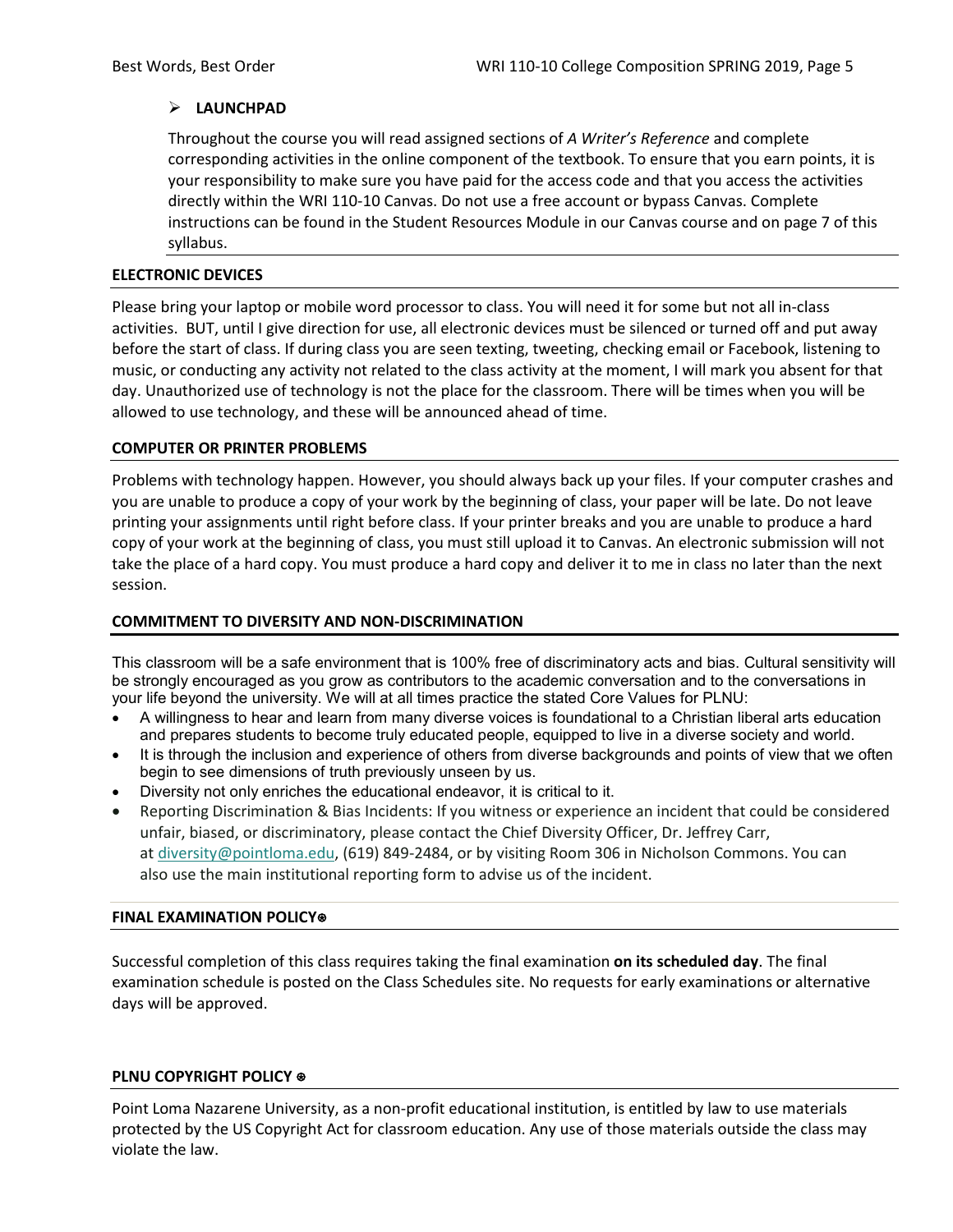### **PLNU ACADEMIC HONESTY POLICY**⍟

Students should demonstrate academic honesty by doing original work and by giving appropriate credit to the ideas of others. Academic dishonesty is the act of presenting information, ideas, and/or concepts as one's own when in reality they are the results of another person's creativity and effort. A faculty member who believes a situation involving academic dishonesty has been detected may assign a failing grade for that assignment or examination, or, depending on the seriousness of the offense, for the course. Faculty should follow and students may appeal using the procedure in the university Catalog. See Academic Policies for definitions of kinds of academic dishonesty and for further policy information.

### **PLNU ACADEMIC ACCOMMODATIONS POLICY**⍟

If you have a diagnosed disability, please contact PLNU's Disability Resource Center (DRC) within the first two weeks of class to demonstrate need and to register for accommodation by phone at 619-849-2486 or by e-mail at DRC@pointloma.edu. See Disability Resource Center for additional information. If you have a disability, I will be glad to meet accessibility concerns. If you experience any difficulty with accessibility or accommodations, notify me in writing immediately and detail the concern and what your needs are. I will work with you to find a reasonable solution on which we both agree. Please see the Student Handbook for procedures.

### **PLNU ATTENDANCE AND PARTICIPATION POLICY**⍟

Regular and punctual attendance at all classes is considered essential to optimum academic achievement. If the student is absent from more than 10 percent of class meetings (3 class periods), the faculty member can file a written report, which may result in de-enrollment. If the absences exceed 20 percent (6 class periods), the student may be de-enrolled without notice until the university drop date or, after that date, receive the appropriate grade for their work and participation. See Academic Policies in the Undergraduate Academic Catalog.

PLNU provides a foundational course of study in the liberal arts informed by the

life, death, and resurrection of Jesus Christ. In keeping with the Wesleyan

tradition, the curriculum equips students with a broad range of knowledge and skills

within and across disciplines to enrich major study, lifelong

learning, and vocational service as Christ-like participants in the world's

diverse societies and cultures.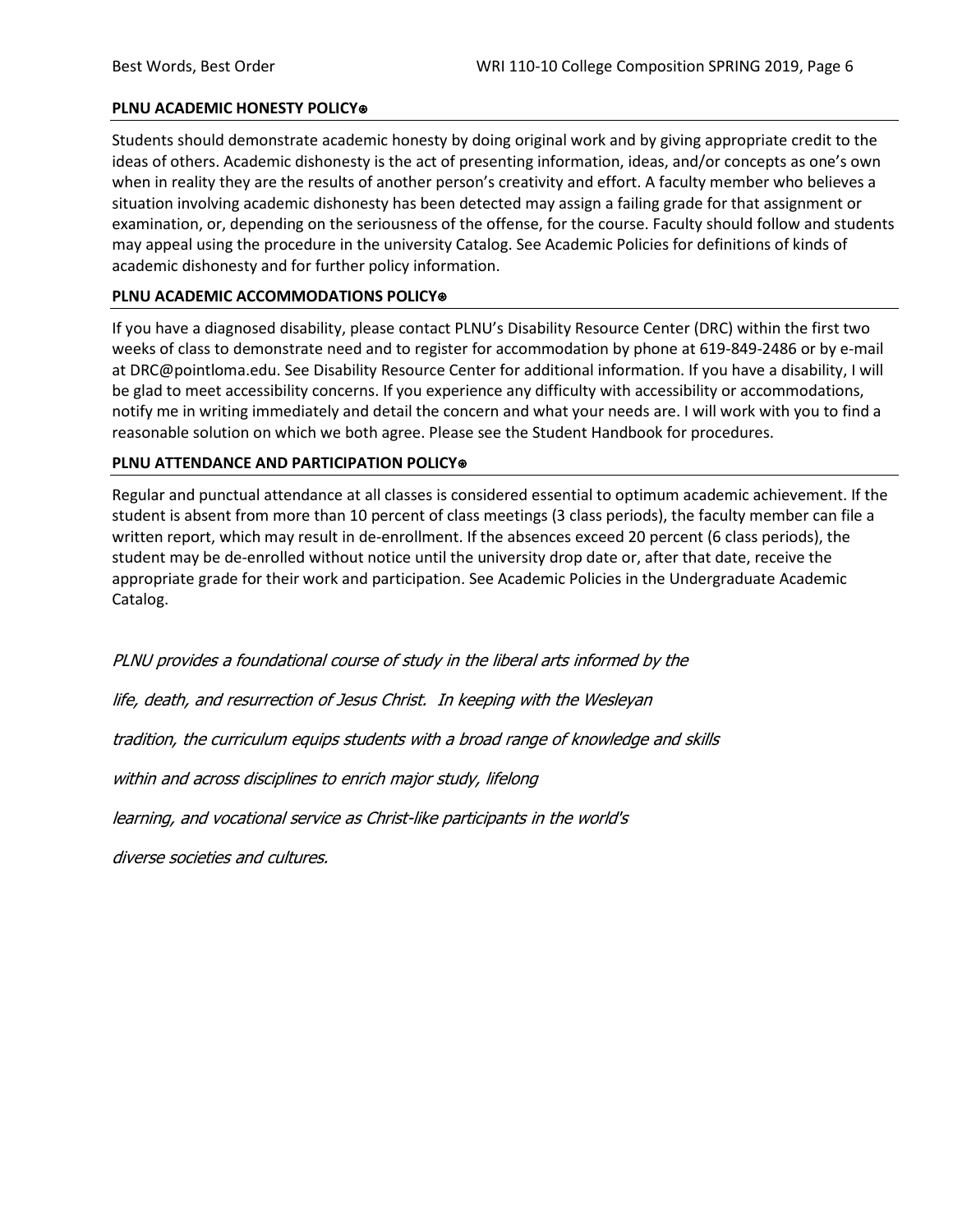### **LAUNCHPAD INSTRUCTIONS**

Your online course is open for student registration. Follow these steps to get started. If you need additional guidance, consult the [support site,](https://community.macmillan.com/community/digital-product-support) especially the system requirements that list recommended browsers.

### Go to <http://www.macmillanhighered.com/launchpad/writersref9e/8872500>

Bookmark the page to make it easy to return to (although note that the URL will look different due to security measures).

Enroll in this course using one of the following options:

If you have an access code, select "I have a student access code", enter the code exactly as it appears on the card, and click Submit.

If you don't have an access code, either purchase a text package that includes one OR click "I want to purchase access" and follow the instructions.

If you need to start working but can't purchase right away, select "I want temporary access" and follow the instructions. Please note: Your grades are linked to your LaunchPad account username (email address). If you use temporary access, make sure you purchase or register your code using the same email address for your paid access.

If you have problems registering, purchasing, or logging in, please [contact Customer Support.](https://community.macmillan.com/community/digital-product-support)

You can reach a representative 7 days a week:

- through the online form
- by chat
- by phone at (800) 936-6899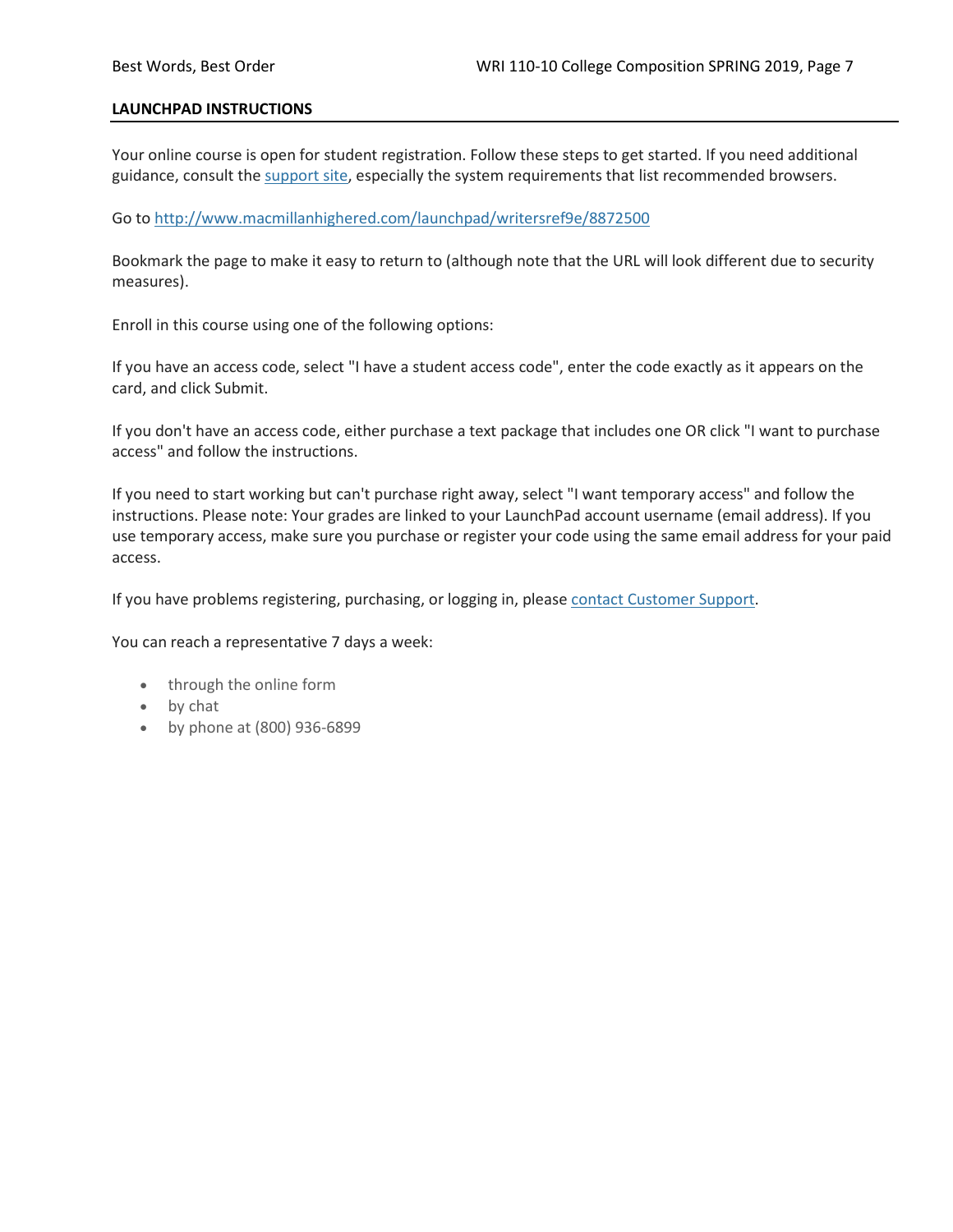# **Instructor: Kathryn Huff Email: kathrynhuff@pointloma.edu Cell: 619-672-9743 Dates/Time: MWF: 1:30-2:35pm Location: BAC 105A**

**TENTATIVE COURSE SCHEDULE AND ASSIGNMENTS\* All readings and assignments are due by the start of class on the due date.** [\*Instructor reserves the right to make changes as needed.]

| Week                    | <b>CLASS CONTENT</b>                                                                                                                                                      | <b>READING &amp; WRITING ASSIGNMENTS</b><br>(ASSIGNMENTS DUE on DATES LISTED BELOW)                                                                                                                                                                                                                                         |  |
|-------------------------|---------------------------------------------------------------------------------------------------------------------------------------------------------------------------|-----------------------------------------------------------------------------------------------------------------------------------------------------------------------------------------------------------------------------------------------------------------------------------------------------------------------------|--|
|                         | Language & Identity                                                                                                                                                       |                                                                                                                                                                                                                                                                                                                             |  |
| Week 1<br>$1/7 - 1/11$  | <b>T:</b> $1^{st}$ day of class – Course Introduction &<br><b>Expectations; GO handout</b><br>W: Diagnostic Essay<br>F: GO Groups; LN Handout; LN<br>Thesis/brainstorming | Due 1/11:<br>➤<br>Canvas--Read GO1: "How Does Our<br>$\circ$<br>Language Shape the Way We Think?"<br>Write: GO1<br>Canvas-Read GO2: "Writing Like a White<br>$\circ$<br>Guy" Write: GO2                                                                                                                                     |  |
| Week 2<br>$1/14 - 1/18$ | M: WR C; LN work<br>W: LN self-editing<br>F: Poetry Packet; GO Groups                                                                                                     | Due 1/14:<br>⋗<br>Read: $WR C & B$<br>$\circ$<br>Due 1/16:<br>⋗<br>DUE: LN $1^{st}$ Draft. Upload + 4 copies<br>$\circ$<br>$1/18$ :<br>➤<br>Read: WR Tab A1, pp. 57-70; Poetry<br>$\circ$<br>Packet<br>Write: GO for assigned poem<br>$\circ$<br>LaunchPad: Diagnostic Pre-tests-<br>$\Omega$<br>Grammar, Sentence, Reading |  |
|                         | Language & Literature                                                                                                                                                     |                                                                                                                                                                                                                                                                                                                             |  |
| Week 3<br>$1/21 - 1/25$ | M: NO CLASS-MLK Day<br>W: LN Peer Review Groups<br>F: Bring laptops; LN E-Portfolio Editing<br>Log/Reflection; LAP Handout                                                | ⋗<br>$1/23$ :<br>LearningCurve<br>$\circ$<br>Read: LN Peer Essays<br>$\circ$<br>Write: LN Peer Review Forms-Upload +<br>$\Omega$<br>paper copies<br>$1/25$ :<br>➤<br>DUE: LN 2 <sup>nd</sup> Draft-Upload + 1 paper<br>$\circ$<br>packet                                                                                    |  |
| Week 4<br>$1/28 - 2/1$  | M: Word Choice in Literature; MLA manuscript<br>format; incorporating sources via ICE<br>W: GO Groups; LAP work<br>F: LAP self-editing                                    | $1/28$ :<br>➤<br>Read: WR Tab W & MLA<br>$\Omega$<br>LearningCurve & LaunchPad<br>$\circ$<br>$1/30$ :<br>⋗<br>Read: GO-Language & Writing<br>$\circ$<br>2/1:<br>⋗<br>DUE: LAP 1 <sup>st</sup> Draft-Upload + 4 copies<br>$\circ$                                                                                            |  |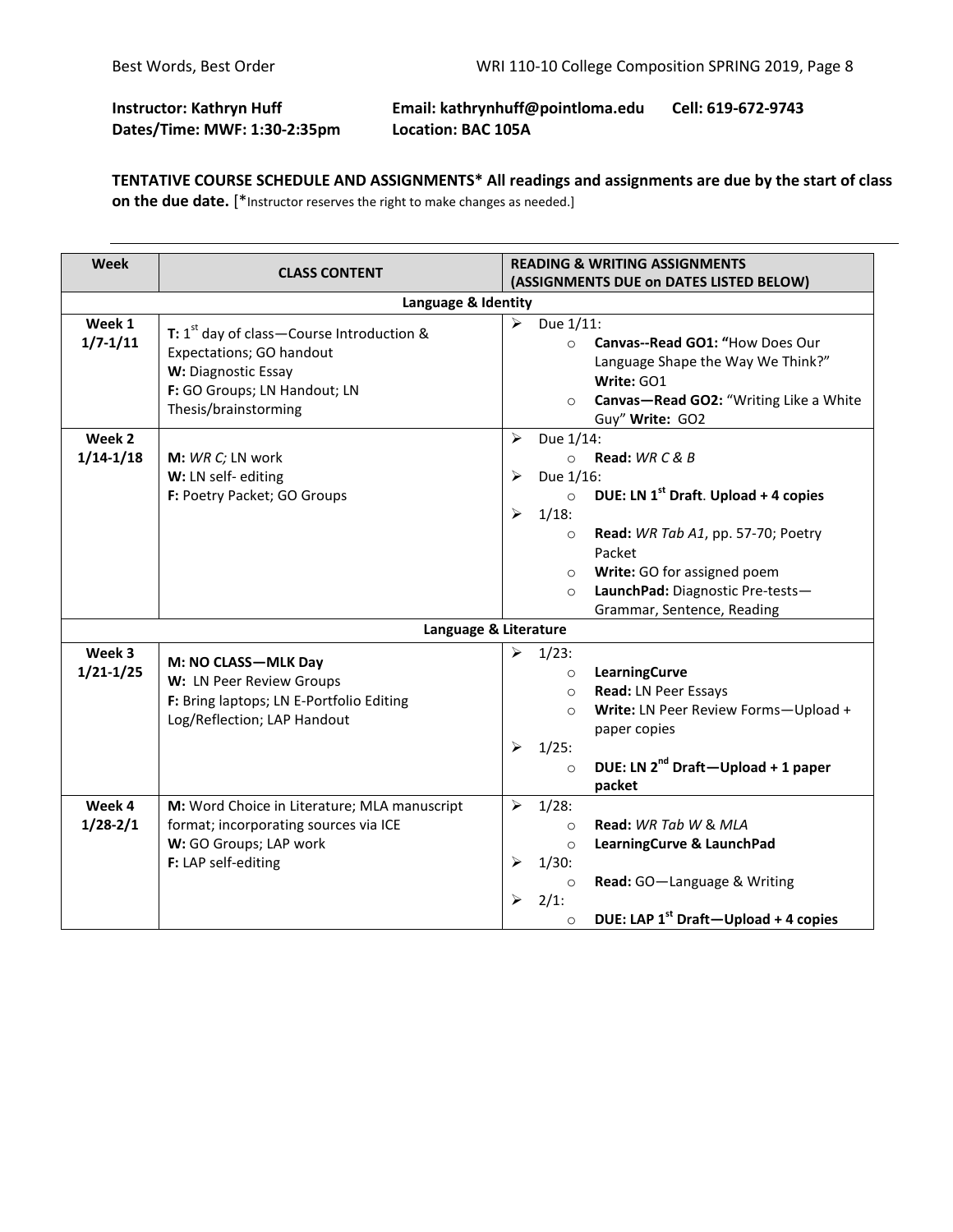| Language & Correctness |                                                           |                       |                                                             |
|------------------------|-----------------------------------------------------------|-----------------------|-------------------------------------------------------------|
| Week 5                 |                                                           |                       | $\geq$ 2/4:                                                 |
| $2/4 - 2/8$            |                                                           |                       | Read: LAP Peer Essays<br>$\circ$                            |
|                        | M: LAP Peer Review Groups                                 |                       | Write: LAP Peer Review Forms-Upload +<br>$\circ$            |
|                        | W: GO groups<br>F: Bring laptops; LAP E-Portfolio Editing |                       | paper copies                                                |
|                        | Log/Reflection; PP Handout                                |                       | Read: WR MLA 4-5; WR G1-3<br>$\circ$                        |
|                        |                                                           |                       | LearningCurve<br>$\circ$                                    |
|                        |                                                           | ➤                     | 2/6:                                                        |
|                        |                                                           |                       | Read & Write: GO-Language & Correctness<br>$\circ$          |
|                        |                                                           | ➤                     | 2/8:                                                        |
|                        |                                                           |                       | DUE: LAP 2 <sup>nd</sup> Draft-Upload + 1 packet<br>$\circ$ |
| Week 6                 | M: PP Activities, Persuasive Argument in                  | ➤                     | 2/11                                                        |
| $2/11 - 2/15$          | Literature; Logical Fallacies                             |                       | Read & Write: GO-Language & Gender,<br>$\circ$              |
|                        |                                                           |                       | Race, & Politics                                            |
|                        | W: Bring laptops; MLA formatting                          |                       | Read: WR A3, pp. 78-86<br>$\circ$                           |
|                        | F: PP Self editing & Individual Conferences               |                       | LearningCurve<br>$\circ$                                    |
|                        |                                                           | $\blacktriangleright$ | 2/15                                                        |
|                        |                                                           |                       | DUE: PP 1st Draft-Upload + 4 copies<br>$\circ$              |
| Week 7                 | M: PP Peer Review Groups; reading                         | ➤                     | 2/18                                                        |
| $2/18 - 2/22$          | scholarly writing; taking notes                           |                       | Read: PP Peer Essays<br>$\circ$                             |
|                        | W: Reading scholarly writing                              |                       | Write: PP Peer Review Forms-Upload +<br>$\circ$             |
|                        | F: Bring laptops; PP Editing Log/Reflection               |                       | paper copies                                                |
|                        | PSP Handout; Selecting a focused topic                    | $\blacktriangleright$ | $2/20$ :                                                    |
|                        |                                                           |                       | Read: WR G4-6<br>$\circ$                                    |
|                        |                                                           |                       | LearningCurve<br>$\circ$                                    |
|                        |                                                           | ➤                     | 2/22                                                        |
|                        |                                                           |                       | DUE: PP 2nd Draft-Upload + 1 packet<br>$\circ$              |
|                        | Language & Power: Academic Research Writing               |                       |                                                             |
| Week 8                 |                                                           | ≻                     | 2/25:                                                       |
| $2/25 - 3/1$           | M: PSP Brainstorming; Note-                               |                       | <b>Read &amp; Write: GO--WR R</b><br>$\circ$                |
|                        | taking/Plagiarism; PSP Topic Signups                      |                       | $\geq$ 2/27:                                                |
|                        | W: CLASS MEETS IN LIBRARY                                 |                       | Read: WR P1-5<br>$\circ$                                    |
|                        | <b>F: CLASS MEETS IN LIBRARY</b>                          |                       | LearningCurve<br>$\circ$                                    |
|                        |                                                           | ➤                     | 3/1:                                                        |
|                        |                                                           |                       | <b>Read: WR P6-10</b><br>$\circ$                            |
|                        |                                                           |                       | LearningCurve<br>$\circ$                                    |
|                        |                                                           |                       | Library Assignment Due on Canvas in<br>$\circ$              |
|                        |                                                           |                       | <b>Library Instruction Module Course</b>                    |
| Week 9                 | <b>M: NO CLASS-SPRING BREAK</b>                           |                       |                                                             |
| $3/4 - 3/8$            | W: NO CLASS-SPRING BREAK                                  | ➤                     | 3/4:<br>Read: APA 1-5                                       |
|                        | <b>F: NO CLASS-SPRING BREAK</b>                           | ➤                     | LearningCurve<br>$\circ$<br>3/6:<br>Read: WR S1-4           |
|                        |                                                           |                       | LearningCurve<br>$\circ$                                    |
|                        |                                                           | ⋗                     | 3/8:<br>Read: WR S5-7                                       |
|                        |                                                           |                       | LearningCurve<br>$\circ$                                    |
|                        |                                                           |                       |                                                             |
| Week 10                | M: PSP Work; APA Style                                    | ➤                     | 3/11                                                        |
| $3/11 - 3/15$          | W: PSP Field Research Method design                       |                       | <b>DUE:</b> All PSP notes + copies of sources-<br>$\circ$   |
|                        | F: PSP Lit. Rev. Peer Review Groups                       |                       | submit paper copies                                         |
|                        |                                                           | ➤                     | 3/15: DUE: PSP Literature Review & References-              |
|                        |                                                           |                       | Upload + 4 copies                                           |
| Week 11                | M: Bring laptops; PSP Work                                |                       |                                                             |
| $3/18-3/22$            | W: Bring laptops; PSP Work-Formatting                     | ➤                     | 3/20 Write: PSP Field Research Method & Results-            |
|                        | the PSP APA manuscript                                    |                       | Upload + 4 copies                                           |
|                        | F: Bring laptops; PSP Work                                |                       |                                                             |